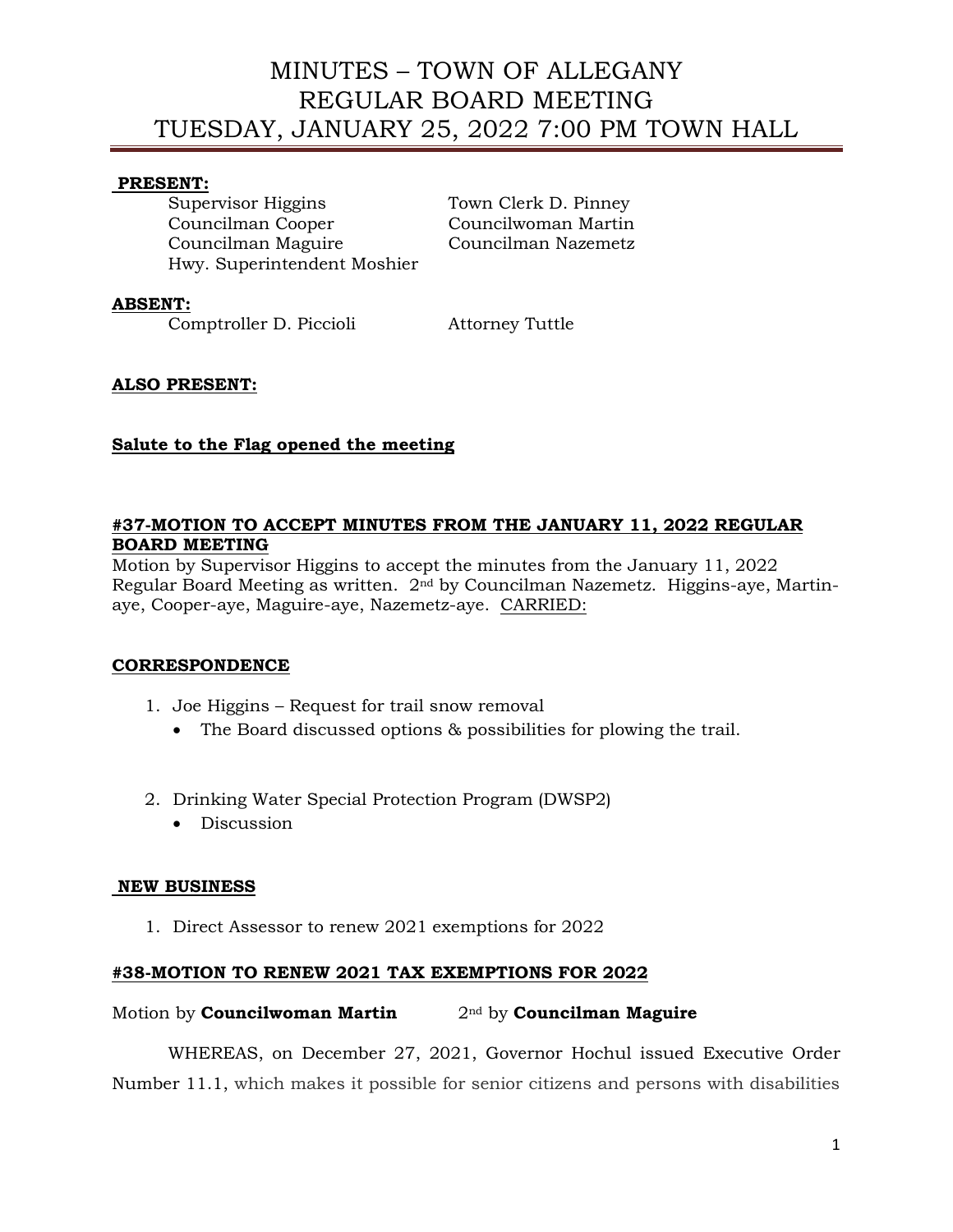to have their 2022 property tax exemptions renewed without filing renewal applications, as requested by the New York State Assessors Association, and

WHEREAS, said declaration was extended to include: Subdivisions 7, 7-a and 8 of section 459-c of the Real Property Tax Law, and subdivisions 5, 5-a, 5-b, 5-c and 6 of section 467 of the Real Property Tax Law, which permits the governing body of an assessing unit to adopt a resolution directing the assessor to grant exemptions pursuant to such section on the 2022 assessment roll to all property owners who received that exemption on the 2021 assessment roll, thereby dispensing with the need for renewal applications from such persons, and further dispensing with the requirement for assessors to mail renewal applications to such persons, and

WHEREAS, the Town is desirous in adopting such resolution while also allowing the assessor to require a renewal application to be filed when he or she has reason to believe that an owner who qualified for the exemption on the 2021 assessment roll may have since changed his or her primary residence, added another owner to the deed, transferred the property to a new owner, or died, now, therefore, be it

RESOLVED, that the Town Board is authorized to pass such resolution, and that the assessor is instructed to take any such necessary actions in the above-described directives.

Higgins-aye, Martin- aye, Cooper-aye, Maguire-aye, Nazemetz-aye. CARRIED:

2. Approve Mike Higgins, Town Supervisor Elect & Kathy Martin, Deputy Supervisor as official signors for all town accounts at Community & Five Star Bank for 2022-2023

#### **#39-MOTION TO APPROVE SIGNERS FOR TOWN BANK ACCCOUNTS**

Motion by Councilman Nazemetz to approve Mike Higgins, Town Supervisor & Kathy Martin, Deputy Supervisor as official signors for all town accounts at Community & Five Star Bank for 2022-2023. 2nd by Councilman Maguire. Higgins-aye, Martin- aye, Cooper-aye, Maguire-aye, Nazemetz-aye. CARRIED: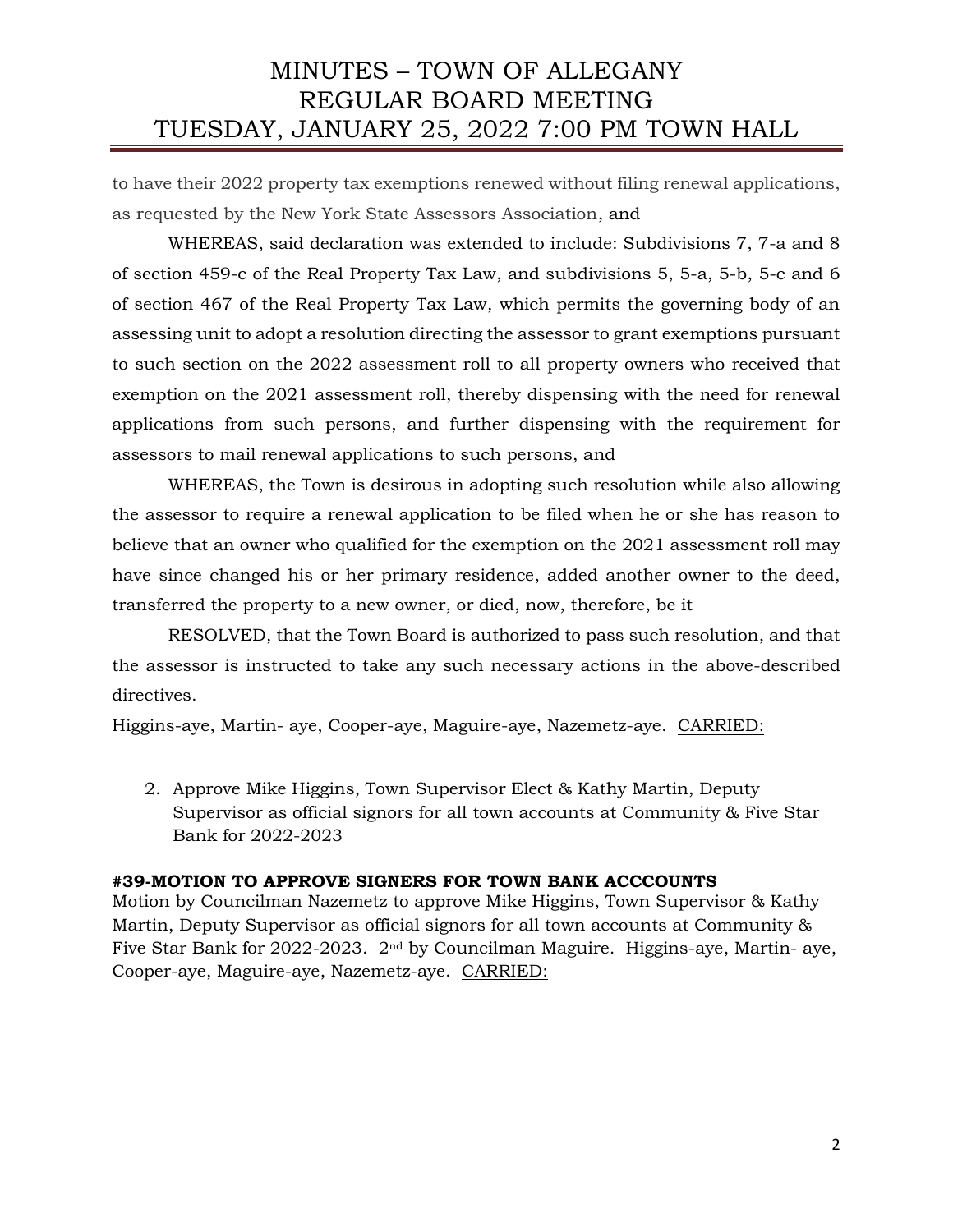3. NYSERDA – Clean Energy Communities – Jonathon Mayr-Southern Tier West

# **#40-MOTION TO PARTICIPATE IN NYSERDA GRANT**

Motion by Supervisor Higgins to participate in the NYSERDA – Clean Energy Communities grant administrated by Southern Tier West. 2nd by Councilman Cooper. Higgins-aye, Martin- aye, Cooper-aye, Maguire-aye, Nazemetz-aye. CARRIED:

# **OLD BUSINESS**

- 1. Fourth & Maple Lease agreement Waiting on a contract from Tom Gabriel
- 2. Update on Town Hall renovation project
- 3. Update on Allegany Crossings

# **OTHER BUSINESS - none**

# **COMMITTEE REPORT**

- a. Union Negotiation Mike & Kathy
- Nothing at this time
- b. Personnel Alex & Craig
- Discussion of new marijuana laws & CDL licenses for Highway drivers c. Highway – Mike & Andy
- Nothing at this time d. Recreation – Alex & Andy
- 4th & Maple lease discussion
	- e. Building/Grounds & Safety Kathy & Mike
- Supervisor Higgins would like a CO detector in the Town Hall
	- f. Water/Sewer Kathy & Craig
- Discussion of the Towns watershed, sewer lines & the proposed car wash at the Hite building
	- g. Technology Craig & Andy
- Discussion of the Towns website & virtual meetings h. Parks & Cemetery – Kathy & Alex
- The committee discussed plans for replacing the damaged fence, equipment & building needs as well as discussions with the Town Attorney to secure the survey & title for the cemetery needed for the Town to move forward with work that needs to be done.